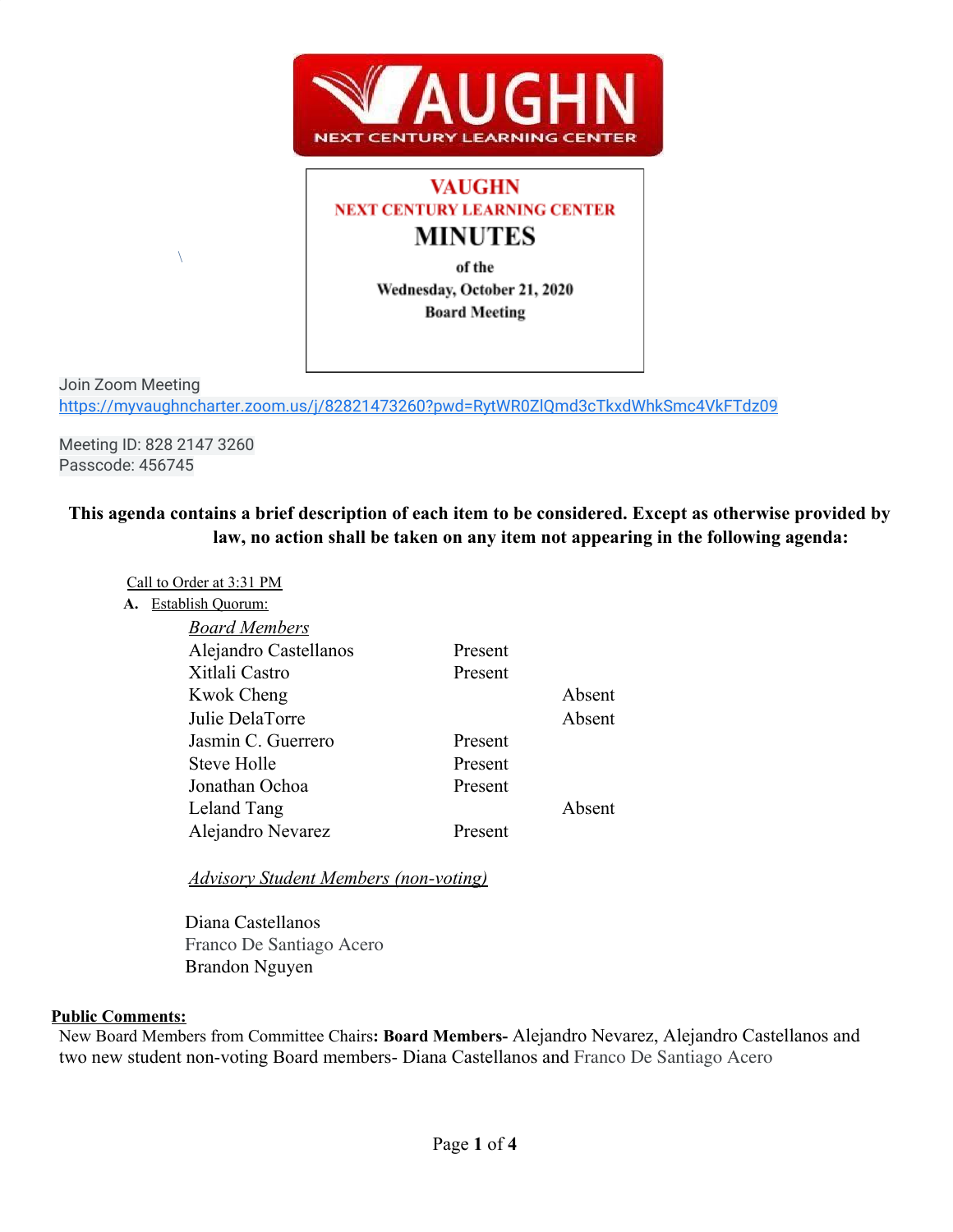New Operations Manager introduced– Mrs. Claudia Flores

Mr. Arturo Chavez –Wants more information on becoming a board member as a community member. Want to listen in and see how the Board runs.

## **Approval of Minutes:** *The board is to review and approve the minutes from the September 23, 2020 board*

## *meeting.*

*Board member Jasmin Guerrero made a motion to approve the minutes from the September 23, 2020 Board Meeting. Board member Xitlali Castro seconded the motion. Roll Call taken. Motion passed unanimously.* **Governance (20 mins)**

| G <sub>1</sub> | <b>Board Recruitment-</b> The Board will receive an update on the progress of<br>potential new school board members.                                                                                                                                                                                                                                                                                                                                                                                                                             | Information Item |
|----------------|--------------------------------------------------------------------------------------------------------------------------------------------------------------------------------------------------------------------------------------------------------------------------------------------------------------------------------------------------------------------------------------------------------------------------------------------------------------------------------------------------------------------------------------------------|------------------|
|                | Yvonne – Government code; no employee can be a voting board member as an<br>interested member. Employees can be Voting Members, only if the majority is<br>non-interested party.                                                                                                                                                                                                                                                                                                                                                                 |                  |
|                | Vaugh Board - 9 members, 3 employees, 3 parents, 3 community.                                                                                                                                                                                                                                                                                                                                                                                                                                                                                    |                  |
|                | 1 community; 2 parent. (Steve, Leland, Julie)                                                                                                                                                                                                                                                                                                                                                                                                                                                                                                    |                  |
|                | Yolanda Gutierrez – Daughter at MIT. Financial background at Ex Ed                                                                                                                                                                                                                                                                                                                                                                                                                                                                               |                  |
|                | Maria Carmen Calleros - Has three daughters. Her two youngest daughters, twins, are in the second<br>grade at G3 and have been students at Vaughn since Pre-K. She enjoys working with the community and has<br>experience working in the non-profit sector as well as government agencies. Currently works for the City of<br>San Fernando at Recreation Park. Also has been on the boards of several community based organizations.<br>Currently the serves on the board of her union as secretary. She was on the board of Pacoima Beautiful. |                  |
|                | Board member Jonathan will send out the nomination forms for the team to review for next board meetings<br>and have elections.                                                                                                                                                                                                                                                                                                                                                                                                                   |                  |

### **Business and Operations ( 60 mins)**

| B1             | <b>Fiscal Matters -</b> The Board will receive information regarding potential bank<br>service changes.                                                                                                                                                                                                                                                                                                                                                                     | Informational Item |
|----------------|-----------------------------------------------------------------------------------------------------------------------------------------------------------------------------------------------------------------------------------------------------------------------------------------------------------------------------------------------------------------------------------------------------------------------------------------------------------------------------|--------------------|
| B <sub>2</sub> | <b>Vaughn-LAUSD Facilities Augmentation Grant Project: Mainland Literacy</b><br>and Nutrition Center - The Board will discuss the need for utilities upgrade<br>triggered by this project, additional architect fees, and revised budget projections.<br>The Board will consider the additional costs of \$1.5 million per estimate for<br>DWP upgrade and consolidation of all five electrical transformers on Mainland.<br>The Board will take action deemed appropriate. | <b>Action</b> Item |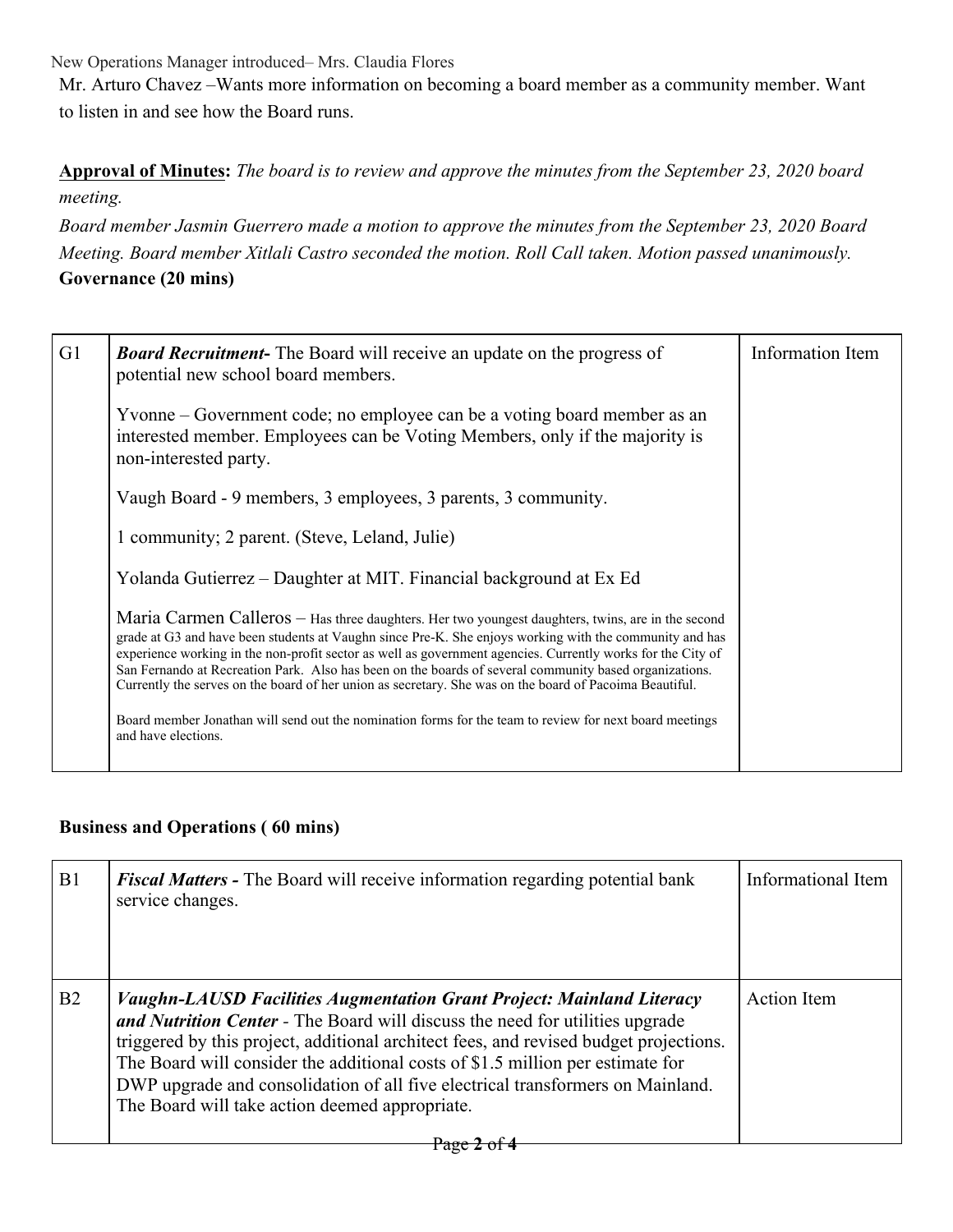|                | Board member Jonathan Ochoa made a motion to approve the utilities upgrade<br>triggered by this project, additional architect fees, and revised budget projections.<br>The Board will consider the additional costs of \$1.5 million per estimate for<br>DWP upgrade and consolidation of all five electrical transformers on Mainland.<br>Board member Jasmin Guerrero seconded the motion. Roll Call taken. Motion<br>passed unanimously. |                    |
|----------------|---------------------------------------------------------------------------------------------------------------------------------------------------------------------------------------------------------------------------------------------------------------------------------------------------------------------------------------------------------------------------------------------------------------------------------------------|--------------------|
| B <sub>3</sub> | <b>Senate Bill 820-</b> The Board will receive an update on current school enrollment<br>and on SB 820, funding for growth school enrollment.                                                                                                                                                                                                                                                                                               | Information Item   |
| <b>B4</b>      | FY 2019-2020 Audited Financials-The Board will receive an update on the<br>progress of the FY 19-20 audit.                                                                                                                                                                                                                                                                                                                                  | Informational Item |

### **Curriculum and Instruction (45 minutes)**

| C1             | <b>Reopening Plan for Our Neediest Vaughn Students-</b> The Board will receive a<br>progress report of our plan for the neediest students.                                                                                                                                                                         | <b>Information Item</b> |
|----------------|--------------------------------------------------------------------------------------------------------------------------------------------------------------------------------------------------------------------------------------------------------------------------------------------------------------------|-------------------------|
| C2             | <b>EL Master Plan Certification:</b> Board will review and act on certifying the VNCLC Action Item<br>EL Master Plan for 20-21.                                                                                                                                                                                    |                         |
|                | Board member Jonathan Ochoa made a motion to certify the VNCLC EL Master<br>Plan for 20-21. Board member Alejandro Nevarez seconded the motion. Roll Call<br>Taken. Motion passed unanimously.                                                                                                                     |                         |
| C <sub>3</sub> | Quarter 1 LAUSD Document Submission- The Board will receive an update on<br>the LAUSD quarter 1 document submission process.                                                                                                                                                                                       | Information Item        |
| C <sub>4</sub> | <b>Teacher Induction Mentors/Administrator Induction Program Coaches-The</b><br>Board will receive an update on the current teacher salary scale and will act on<br>approving a \$500 increase in stipend for Vaughn Induction Mentors and offer a<br>\$1,500 stipend for Administrator Induction Program Coaches. | <b>Action Item</b>      |
|                | No Vote. Will address at November Meeting.                                                                                                                                                                                                                                                                         |                         |

## **Partnership and School Site Council (5 minutes)**

### **Board Member Comments/Future Agenda Items (5 mins)**

- **- Board Nominations**
- **- Possibility of switches**
- **- Teacher induction Mentors/Administrator Induction Program Coaches.**
- **- 1 st Interim Budget**